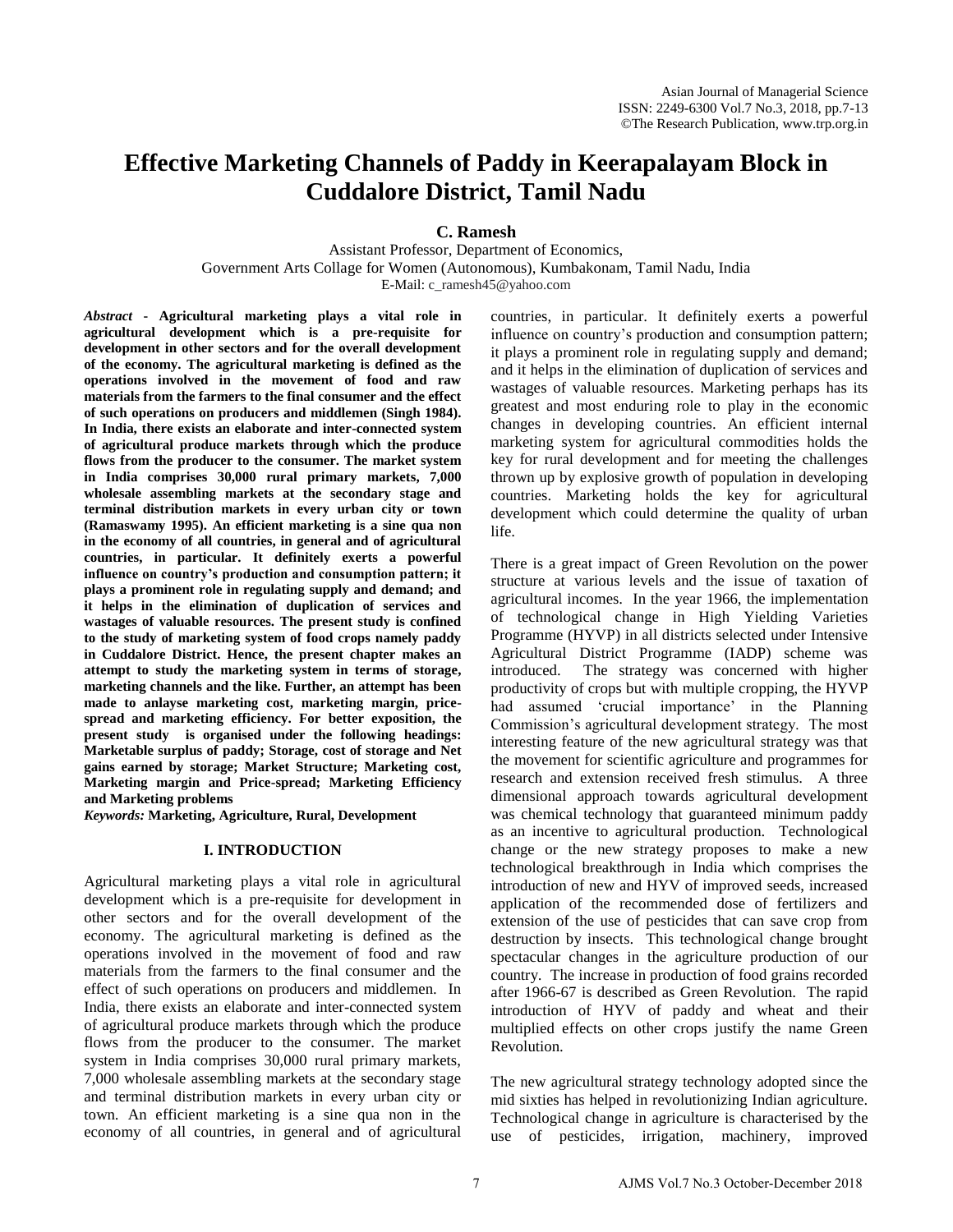implements, soil conservation and the like. The successful adoption of these components of new strategy has resulted in the increase of agricultural production. The introduction of above mentioned components of new agriculture strategy depends upon factors like irrigation, size of farm, capital, institutional credit, and extension services. There are many regions with better factor endowments. The new agricultural strategy was the first to adopt modern inputs and derive the benefits as a sequel. Since India's independence great strides have been made in the field of agriculture. Efforts made under the Five Year Plans resulted in the growth rate of agricultural output by about 2.7 per cent per annum as compared with 0.8 per cent per annum during the first half of the  $20<sup>th</sup>$  century. The Green Revolution of the 1960's initiated a gradual transformation of the traditional household agriculture into modern and scientific agriculture in several parts of India. The introduction of new technology in agriculture brought about unprecedented increases in yield and output of major cereal crops like rice and wheat. Of the several food grains produced by the agricultural sector, rice/paddy, occupies a significant place as it is the staple food of about 2.4 billion people and provides more than 20 per cent of their calorie intake. The present study is confined to the study of marketing system of food crops namely paddy in Cuddalore District. Hence, the present chapter makes an attempt to study the marketing system in terms of storage, marketing channels and the like. Further, an attempt has been made to anlayse marketing cost, marketing margin, price-spread and marketing efficiency. For better exposition, the present study is organised under the following headings: Marketable surplus of paddy; Storage, cost of storage and Net gains earned by storage; Market Structure; Marketing cost, Marketing margin and Price-spread; Marketing Efficiency and Marketing problems.

# **II. REVIEW OF LITERATURE**

Baradhan (2013) formulated a function for marketed surplus and found that the response of marketed surplus of paddy to its price was negative while that of output supply to price was positive. The input prices had positive effect on marketed surplus whereas they had negative effect on output supply.

Ram and Swarup (2015) observed that the marketing costs, margins and transportation costs were high because of the bulkiness of agricultural products studied by them. A comparison between regulated and non-regulated markets showed no marked improvement in marketing efficiency between the two.

Ramamoorthy and Srinivasan (2015) while analysing the problems of production and marketing of tomatoes in Coimbatore taluk observed that in the wholesale market, tomato was sold on volume basis in bamboo baskets and the retailers sold tomato on weight basis. The farmers were not aware of the ruling price for tomato in the retail markets which led to a low share of consumers' rupee to the farmers. Bhatia and Ram (2014) studied the marketing efficiency in retail vegetable markets in Delhi through marketing costs and margins, consumer prices, availability of physical marketing facilities and market competitions. They found that the retailer's margins accounted for about 50 per cent of the consumer's price and the consumers were to pay high prices due to the perishability and bulkiness of the product. Among the different classes of retailers, pavement sellers got the lowest average percentage of net retail margins.

Kahage and Suryawanshi (2001) observed that the producer's share in the consumer's price was 47.73 per cent while 43 per cent of the total cost was the commission and profits of traders. The share of the different intermediaries in consumer's rupee worked out to 19.01, 16.12 and 8.47 per cent for wholesaler, retailer and commission agent respectively in the marketing of roses.

Pandey *et al.,* (2004) observed that the net price received by the farmers had a negative and significant relationship between distance and marketing cost, but a positive and significant relationship with marketed surplus. They concluded that the producers exercised their preference to sell their agricultural produce to the commission agents according to family tradition. Immediate need for money after harvest and lack of storage facilities also led to such sales.

Shide *et al.,* (2004) while analysing the structural changes in the arecanut assembling market concluded that changes in buyer and seller concentrations had opposite effects on the price of arecanut. Increase in buyer concentration increased the market price, while increase (decrease) in seller concentration decreased (increased) the market price.

Patil *et al.*, (2001) analysed the marketing costs and pricespared for mangoes in four marketing channels. Among the four channels, direct sale from producer to consumer was found to be the most profitable and the one through preharvest contractor was the least profitable.

Sundaresan and Thanasekaran (2005) in their study on production and marketing of grapes identified severity of diseases and pest attack, lack of adequate capital facilities to meet the initial establishment costs and high cost of inputs as major production problems, while unorganised market structure, high marketing costs and unnecessary deductions and lack of finance facilities ranks as the important marketing problems.

Mohandoss (2004) while evaluating the horticultural produce movements to and from Bangalore market found that the transport cost was a function of weight, distance moved and the mode of transportation. He concluded that for relatively short distance movement, trucks could be used, while for long distance transportation a combination of rail and trucks would be more beneficial.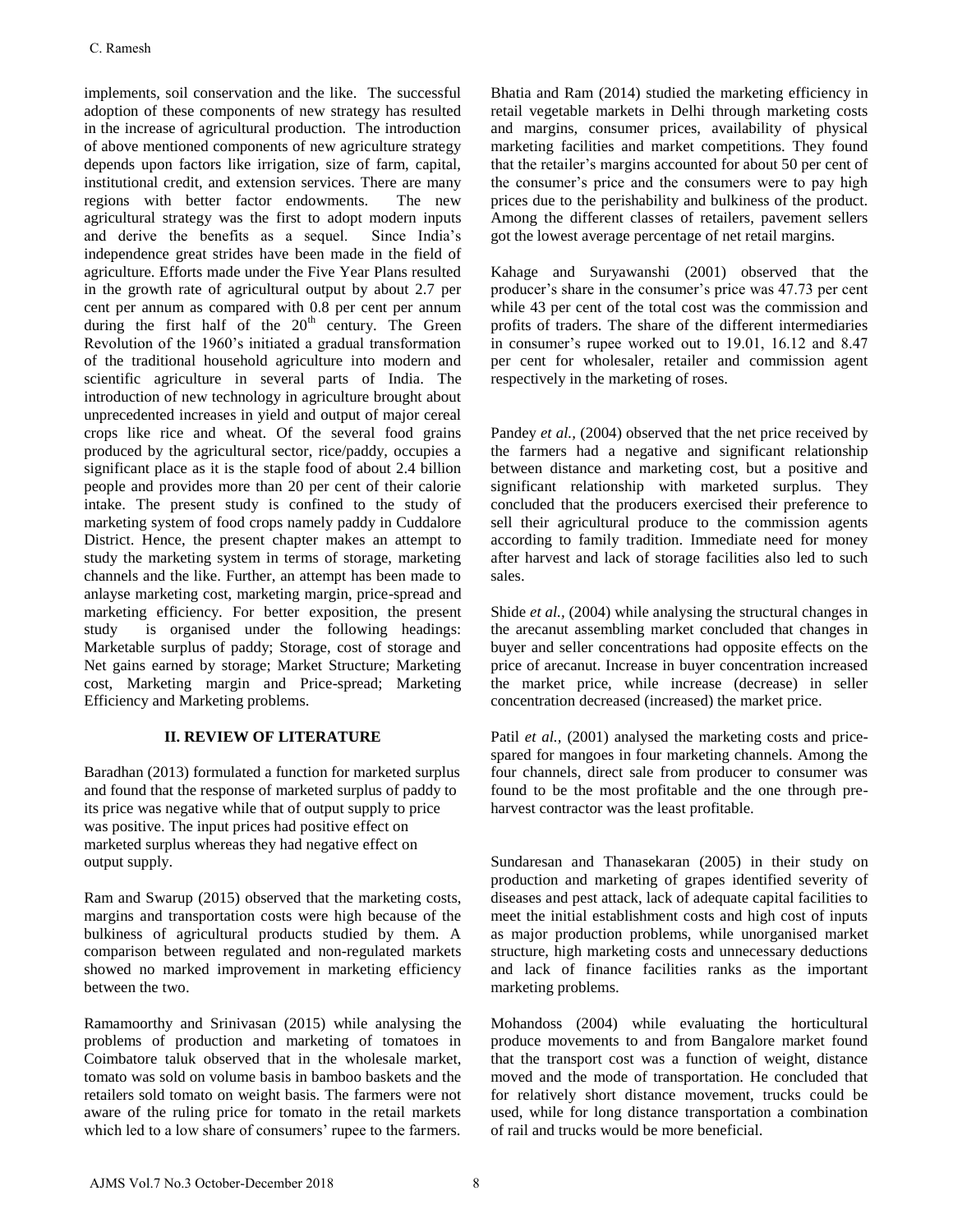Patil *et al.*, (2004) observed that the Channel I (direct sale to consumers) and Channel II (sale through co-operatives) were the most efficient channels of mango trade. In these channels each marketing function was also found to be most efficient as compared to corresponding market functions performed in Channel III (sales through commission agents) and Channel IV (sale through pre-harvest contractors).

Nawadkar *et al.,* (2001) observed that the cost of marketing of onion was Rs.33.00 and Rs.26.1 per quintal at Bombay and Pune markets respectively. The important items of marketing cost were transportation, commission and packing material. The producer's share in consumer's rupee was 72.68 and 53.12 per cent at Bombay and Pune respectively. The relationship between monthly arrivals and wholesale price of onion was negative and significant at 1 per cent level.

Agarwal and Sharma (2012) opined that the marketing cost of red chillies as per cent of consumer's price was higher when chillies were marketed as wet compared to semi-dried and dried farms because of higher transport costs for wet and semi-dired ones. The marketing margins were 35.48, 33.11 and 35.76 per cent in wet, dried and semi-dried chillies respectively. Warde *et al.,* (2015) observed that the rotting losses of stored onion after 120 and 240 days had shown a significant difference. The total loss of onion bulbs after 90 and 150 days was found to be significant while after 30, 60 and 120 days, it was non-significant.

Naik *et al.,* (2013) concluded that the cost of marketing incurred by farmers varied not only between different size group of farmers, but also between different channels through which the sales were effected. The transportation charge itself contributed to nearly 50 per cent of the total cost due to location of market at a distant place followed by package cost. Sixty five per cent of the farmers disposed of 82.83 per cent of their produce through village traders because of their poor bargaining capacity and debt commitments with village traders.

## **III. OBJECTIVES**

- 1. To analyse the existing marketing channels for paddy and to evaluate the marketing cost, marketing margin, price spread and marketing efficiency of different channels.
- 2. To find out the determinants of net return and marketable surplus for the sample farmers.

# **IV. METHODOLOGY**

## *A. Selection of the Study Area*

The area chosen for the present study is Cuddalore district, situated at the southern part of Tamil Nadu. Eighty- three per cent of its population is residing in villages and 58.8 per cent of its working population is anchored in agriculture and its allied activities. The area under paddy was 19638 hectares in 2015-16, which clearly indicates the importance of the paddy in the area. As the soil is fertile, more than two crops are raised. Cuddalore, the District headquarters, has a major paddy market. There are many paddy mills in and around Cuddalore. Hence, the choice of Cuddalore district as the unit of the present study.

# *B. Sampling Design*

Multistage stratified random sampling technique was applied in the present study. A sample of 300 farmers will be collected from four different categorize namely Marginal Farmers (75), Small Farmers (75), Medium Farmers (75), and Large Farmers (75). This study concentrates on two Blocks only viz, Kuringipadi and Bhuvanagirii Simalerly Kuringipadi and Chidambaram Taluks are two among 6 taluks in the Cuddalore district. There are 150 samples to be collected in each block (viz) Kuringipadi and Bhuvanagiri.There are three villages are selected from each block for the present study. The selected villages are Karunkuzhi, Maruvai and Nainarkuppam under Kuringipadi block and Karaimedu ,Maruthur and Kolakkudi under Bhuvanagiri block. Therefore each block consists of 150 samples in the present study area.

# *C. Collection of Data*

A reconnaissance survey of the study area was undertaken to form a crystal clear picture of the process and activities involved in paddy cultivation under actual farming conditions. Based on the information gathered at a farm level, a detailed schedule was drafted, pre-tested and used in the field-survey. The objectives of the study were clearly explained to the farmers personally and their co-operation ensured. The details regarding the general characteristics of the sample farmers, farm structure, size of holding, cropping pattern, cost and returns, methods of sale, quantity retained, quantity sold and other aspects relating to the overall objectives of the study were collected from the sample farmers through the direct personal interview method. Even though the farmers did not maintain adequate farm records and accounts, they were able to furnish the particulars on the strength of their long association with farming. However, to minimize recall bias, suitable cross checks and re-checks were carried out. Finience Marketarig Channels of Paddy in Keerapalayam Block in Caldalor District, Tamil Nadu<br>Channel I (dicere tais to be alled adeticles. The aistes and paddy was 1962<br>channel I dicere tais to be alled adeticles. The ais

## *D. Sources of Data*

## *1. Primary Data*

Three separate interview schedules were prepared to collect the required information from the market intermediaries namely the village traders, commission agents and wholesalers/retailers of paddy. One interview schedule was framed for village traders with a view to collect data related to the price paid and received by them and costs incurred by them in paddy marketing. Second interview schedule was prepared and used for commission agents, so as to gather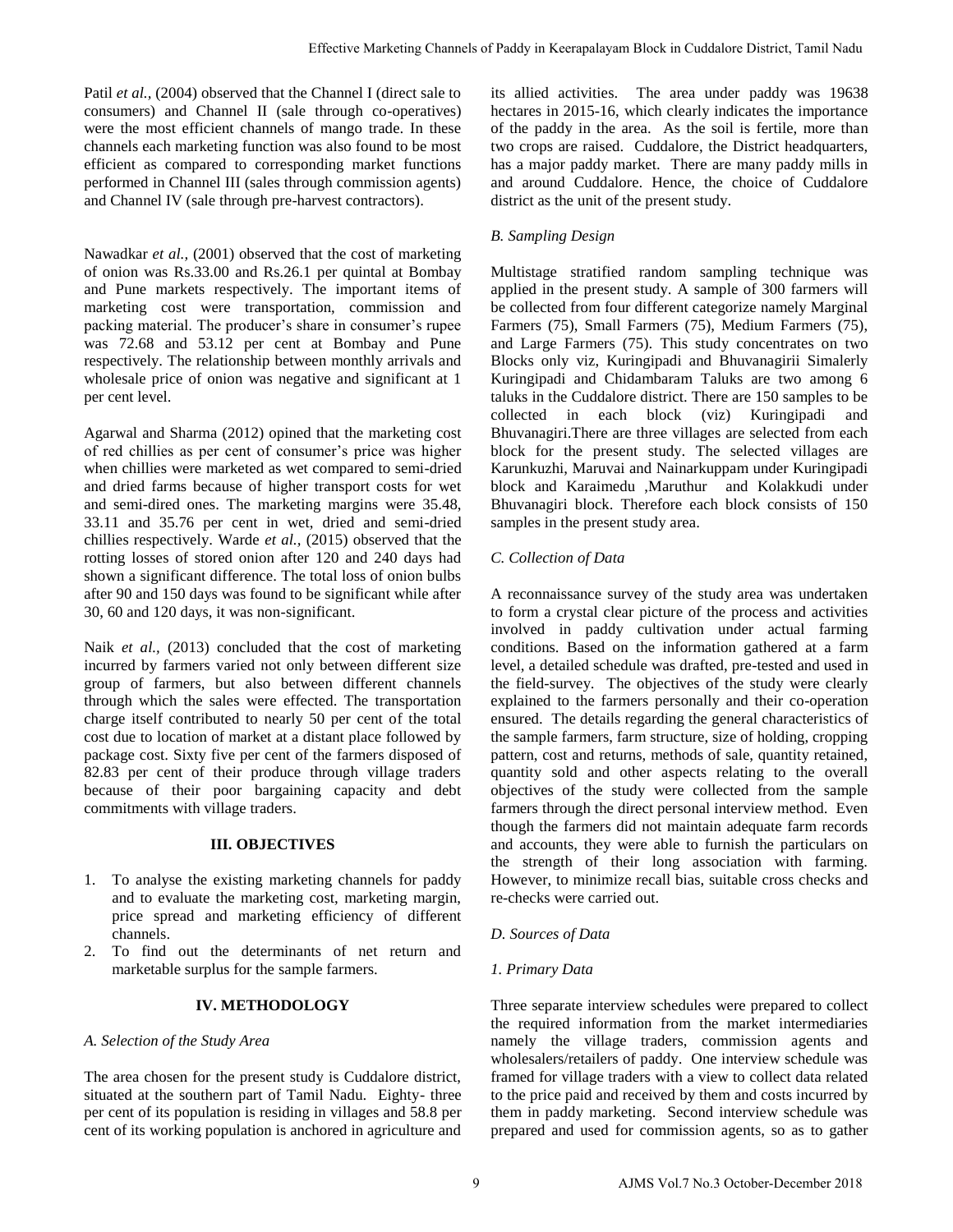information relating to price paid and received and cost incurred in the marketing of paddy. Third interview schedule was prepared for wholesalers or retailers in order to collect cost incurred by them and price paid and received by them in the process of marketing. Particulars regarding the method of purchase, cost of marketing, expenditure incurred on establishment charges, commission, prices paid and received and the like were collected

## *2. Secondary Data*

Secondary data were collected from the Directorate of Economics and Statistics, Government of Tamil Nadu, Chennai, Office of Assistant Director of Economics and Statistics, Cuddalore District, Office of the Cuddalore District Market Committee, Cuddalore and Office of the Joint Director of Agriculture, Cuddalore. Besides books, journals and magazines were consulted. Journals such as Indian Journal of Agricultural Marketing, Indian Journal of Agricultural Economics, Agricultural Marketing, Indian Journal of Marketing and other relevant journals were referred to for collecting secondary data for the study. C. Ramesh<br>
metromation relating to price paid and received and cost<br>
meteruation in the murkching of paddy. Third interview<br>
chechalle was pregnaed for wholesales or resulting: the order of<br>
chechalle was pregnaed for whi

# *3. Period of Study*

The field survey was conducted from September 2009 to March 2010 for the collection of primary data. This period relates to the main season for paddy cultivation in Cuddalore district. The reference period of the survey is 2009-10.

## **V. RESULTS AND DISCUSSION**

## *A. Marketing Channels*

The marketing channel is the route taken by the title to the goods as they move from producer to ultimate consumer. Marketing channels are combinations of agencies through which the seller who is often, though not necessarily manufacturer, markets his product to the ultimate consumer. Parashwar has defined market channel as the vehicle of marketing system, the unit within which all marketing activity takes place.

Bilgrani has defined market channel as a distributory that is involved in direct and indirect transfer of title to a product as it moved from producers to consumers or industrial users. In the present study, marketing channel refers to the collection of agencies and movements associated with the exchange of paddy from the primary producer to the ultimate consumer.

The paddy in Cuddalore district is sold through middlemen namely commission agents, village traders, wholesalers and retailers. The marketing channels identified are,

- 1. Channel I = Producer Village Traders Miller Consumer
- 2. Channel II = Producer Regulated market Consumer
- 3. Channel III = Producer- Commission Agent Retailer/Miller - Consumer.

The farmers in the study area have chosen only the commission agents in most cases as the main intermediary. Eighty per cent of the total produce is passed through the commission agents and wholesalers cum retailers.

## *B. Choice of the Middlemen*

It is not only the number of days stored but also the agent or the merchant middlemen through or to whom the produce sold influences the net price realised by the farmers. Table 6.9 shows the different types of middlemen through whom the sample farmers are selling their paddy.

| S. No. | <b>Middlemen</b>         | <b>Marginal</b><br><b>Farmers</b> | <b>Small Farmers</b> | <b>Medium</b><br><b>Farmers</b> | <b>Large Farmers</b> | <b>Total</b> |
|--------|--------------------------|-----------------------------------|----------------------|---------------------------------|----------------------|--------------|
| 1.     | Village Traders          |                                   |                      |                                 |                      | 29           |
|        |                          | (10.67)                           | (6.67)               | (9.33)                          | (12.00)              | (9.67)       |
| 2.     |                          | 17                                | 12                   | 15                              | 19                   | 63           |
|        | <b>Regulated Market</b>  | (22.67)                           | (16.00)              | (20.00)                         | (25.33)              | (21.00)      |
| 3.     | <b>Commission Agents</b> | 50                                | 58                   | 53                              | 47                   | 208          |
|        |                          | (66.66)                           | (77.33)              | (70.67)                         | (62.67)              | (69.33)      |
|        | Total                    | 75                                | 75                   | 75                              | 75                   | 300          |
|        |                          | (100)                             | (100)                | (100)                           | (100)                | (100)        |

TABLE I MIDDLEMEN CHOSEN BY THE SAMPLE FARMERS

Source: Primary data Note: Figures in parentheses are the percentages of the total

It is observed from Table I that 69.33 per cent of farmers sold their produce through the commission agents in the study area. The remaining 21.00 and 9.67 per cent sold their produce through regulated markets and village traders respectively.

The commission agents are the most preferred middlemen by the marginal, small, medium and large farmers because of the facilities offered by them.

## *C. Sale to Village Traders*

The number of farmers selling and the quantity of paddy sold through village traders are analysed and presented in Table II.

It is seen from Table II that in total, 29 farmers are selling their paddy through the village traders. Out of 29 farmers, 8 are marginal farmers, 5 are small farmers, 7 are medium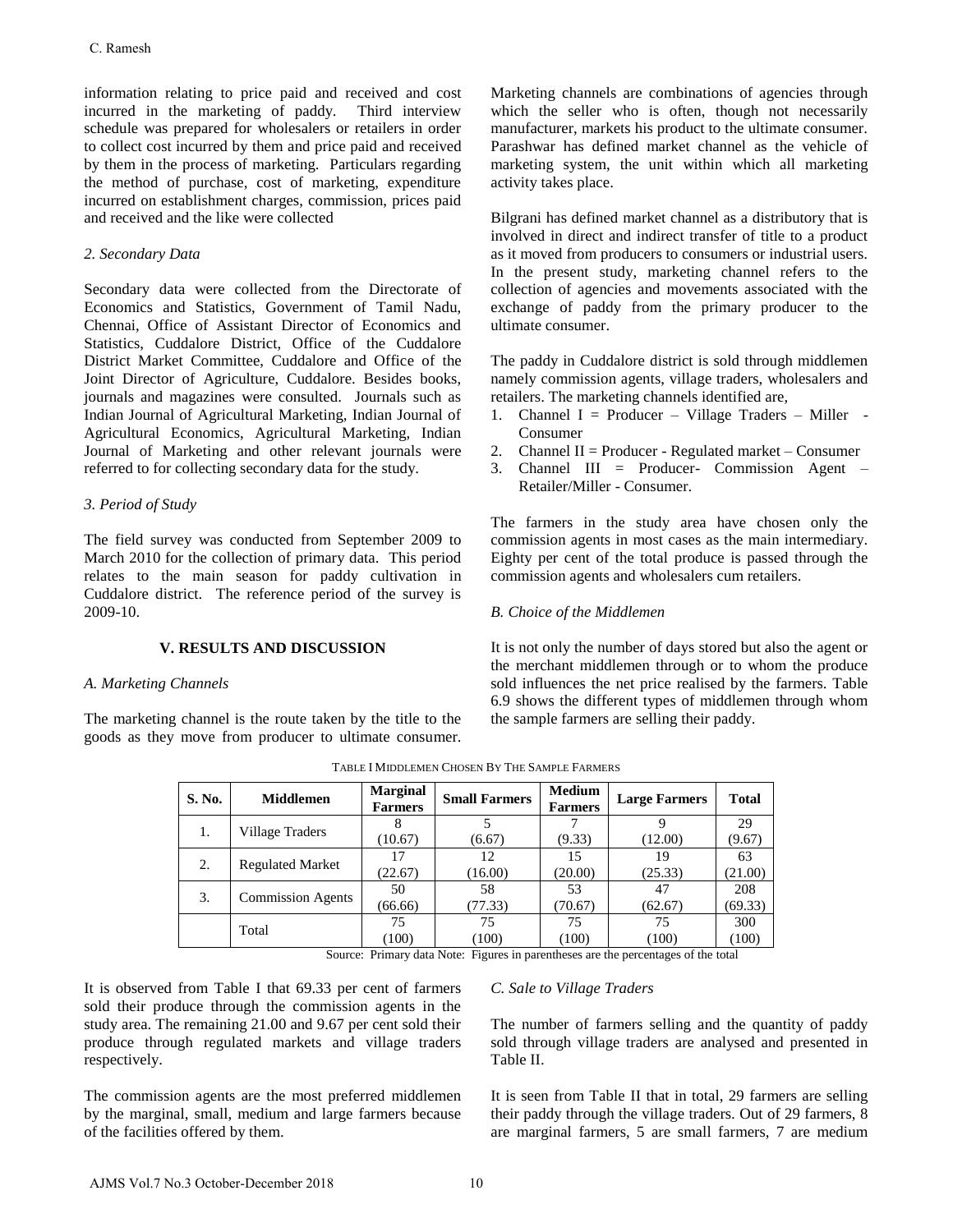farmers and the remaining 9 are large farmers. It is concluded that out of 29 farmers, the most of the large farmers sold their produce through Village traders which constitute 31.03 per cent whereas the quantity of paddy was meager which constitute 1.62 quintals per acre. But the small farmers sold their produce through village traders in large quantity which constitute 3.82 quintals per acre.

TABLE II NUMBER OF FARMERS AND QUANTITY OF PADDY SOLD THROUGH VILLAGE TRADERS

|           |                           |                                                                                                                    |        | (Quintais per acre)                                                |
|-----------|---------------------------|--------------------------------------------------------------------------------------------------------------------|--------|--------------------------------------------------------------------|
| S.<br>No. | Size of<br><b>Farmers</b> | Percentage of<br><b>Number</b><br><b>Farmers sold</b><br>of<br>through Village<br><b>Farmers</b><br><b>Traders</b> |        | <b>Average Quantity</b><br>of Paddy sold (in<br>quintals per acre) |
| 1.        | Marginal                  | 8                                                                                                                  | 27.59  | 2.89                                                               |
| 2.        | Small                     | 5                                                                                                                  | 17.24  | 3.82                                                               |
| 3         | Medium                    |                                                                                                                    | 24.14  | 2.44                                                               |
| 4.        | Large                     | 9                                                                                                                  | 31.03  | 1.62                                                               |
|           | Overall                   | 29                                                                                                                 | 100.00 | 10.77                                                              |

Source: Primary data Note: Figures in parentheses are the percentages of the total

In order to rank the reasons for selling paddy through various middlemen like village traders, commission agents and wholesalers and retailers, the Garrett's Ranking Technique was adopted.

The respondents were given the reasons and asked to rank them according to their choice. The order of merit given by the respondents was converted into ranks by using the formula:

 $100 (R_{ij} - 0.50)$ Per cent Position = ------------------------- ................. (6.3)  $N_i$ 

Where,

 $R_{ii}$  = Rank given for (i<sup>th</sup> factor by j<sup>th</sup> farmer)

 $N_i$  = Number of constraints ranked by  $j<sup>th</sup>$ households.

The per cent position of each rank thus obtained was converted into scores using the table given by Garrett. The scores of individuals representing each reason were added together and divided by the total number of farmers for whom the scores were added. The mean scores for all the reasons were analysed in the ascending order, ranks assigned and the important factors identified.

TABLE III REASONS FOR SELLING RICE THROUGH VILLAGE TRADERS

| S. No. | <b>Reasons</b>        | <b>Score</b> | Rank |
|--------|-----------------------|--------------|------|
| 1.     | No storage cost       | 64.31        | IV   |
| 2.     | Easy method of sale   | 51.26        | V    |
| 3.     | No price difference   | 70.12        | Н    |
| 4.     | Long-term practice    | 43.68        | VI   |
| 5.     | No transport cost     | 72.63        | T    |
| б.     | No commission charges | 66.91        | Ш    |
| 7.     | Immediate payment     | 30.16        | VH   |

Source: Primary data

## *D. Regulated Markets*

TABLE IV NUMBERS OF FARMERS AND QUANTITY OF PADDY SOLD THROUGH REGULATED MARKETS

|                                |                |                                                                    |                                                                                                                                                                                  |                                                                                                                  |                      |  | Effective Marketing Channels of Paddy in Keerapalayam Block in Cuddalore District, Tamil Nadu                                                                                |                                               |                      |                                   |  |
|--------------------------------|----------------|--------------------------------------------------------------------|----------------------------------------------------------------------------------------------------------------------------------------------------------------------------------|------------------------------------------------------------------------------------------------------------------|----------------------|--|------------------------------------------------------------------------------------------------------------------------------------------------------------------------------|-----------------------------------------------|----------------------|-----------------------------------|--|
|                                |                | e large farmers. It is<br>the most of the large                    |                                                                                                                                                                                  |                                                                                                                  |                      |  | The reasons for selling the paddy through village traders are<br>analysed and presented in Table III.                                                                        |                                               |                      |                                   |  |
|                                |                | 1 Village traders which<br>e quantity of paddy was                 |                                                                                                                                                                                  |                                                                                                                  |                      |  |                                                                                                                                                                              |                                               |                      |                                   |  |
|                                |                | itals per acre. But the                                            |                                                                                                                                                                                  | Table III shows that among the reasons to sell the padd<br>through village traders, no transport cost ranks firs |                      |  |                                                                                                                                                                              |                                               |                      |                                   |  |
|                                |                | rough village traders in                                           |                                                                                                                                                                                  |                                                                                                                  |                      |  | followed by no price difference, no commission charges, no                                                                                                                   |                                               |                      |                                   |  |
|                                |                | quintals per acre.                                                 |                                                                                                                                                                                  |                                                                                                                  |                      |  | storage cost, easy method of sale, long term practice and                                                                                                                    |                                               |                      |                                   |  |
| RADERS                         |                | JANTITY OF PADDY SOLD                                              |                                                                                                                                                                                  |                                                                                                                  | immediate payment.   |  |                                                                                                                                                                              |                                               |                      |                                   |  |
|                                |                | (Quintals per acre)                                                |                                                                                                                                                                                  |                                                                                                                  | D. Regulated Markets |  |                                                                                                                                                                              |                                               |                      |                                   |  |
| ge of<br>sold<br>illage<br>`S  |                | <b>Average Quantity</b><br>of Paddy sold (in<br>quintals per acre) | The direct channel which has lesser number of middlemer<br>is the wholesaler/retailer. But this channel is not very<br>popular among the farmers because of various reasons. The |                                                                                                                  |                      |  |                                                                                                                                                                              |                                               |                      |                                   |  |
|                                |                | 2.89                                                               |                                                                                                                                                                                  |                                                                                                                  |                      |  | number of farmers and quantity of paddy sold to the                                                                                                                          |                                               |                      |                                   |  |
|                                |                | 3.82                                                               |                                                                                                                                                                                  |                                                                                                                  |                      |  | regulated markets are analysed and presented in Table IV.                                                                                                                    |                                               |                      |                                   |  |
|                                |                | 2.44                                                               |                                                                                                                                                                                  |                                                                                                                  |                      |  | TABLE IV NUMBERS OF FARMERS AND QUANTITY OF PADDY SOLD                                                                                                                       |                                               |                      |                                   |  |
|                                |                | 1.62                                                               |                                                                                                                                                                                  |                                                                                                                  |                      |  | <b>THROUGH REGULATED MARKETS</b>                                                                                                                                             |                                               |                      |                                   |  |
| C                              |                | 10.77                                                              |                                                                                                                                                                                  |                                                                                                                  |                      |  |                                                                                                                                                                              | Percentage                                    |                      | (Quintals per acre)<br>Average    |  |
|                                |                | Figures in parentheses are the<br>percentages of the total         |                                                                                                                                                                                  | S.                                                                                                               | Size of              |  | <b>Number</b><br>of                                                                                                                                                          | of Farmers<br>sold                            |                      | Quantity<br>of Paddy              |  |
|                                |                | selling paddy through<br>ders, commission agents                   |                                                                                                                                                                                  | No.                                                                                                              | <b>Farmers</b>       |  | <b>Farmers</b>                                                                                                                                                               | through<br><b>Regulated</b><br><b>Markets</b> |                      | sold (in<br>quintals<br>per acre) |  |
|                                |                | the Garrett's Ranking                                              |                                                                                                                                                                                  | 1.                                                                                                               | Marginal             |  | 17                                                                                                                                                                           | 26.98                                         |                      | 4.29                              |  |
|                                |                |                                                                    |                                                                                                                                                                                  | $\overline{c}$                                                                                                   | Small                |  | 12                                                                                                                                                                           | 19.05                                         |                      | 6.22                              |  |
|                                |                | asons and asked to rank                                            |                                                                                                                                                                                  | 3                                                                                                                | Medium               |  | 15                                                                                                                                                                           | 23.81                                         |                      | 5.31                              |  |
|                                |                | order of merit given by<br>to ranks by using the                   |                                                                                                                                                                                  | 4.                                                                                                               | Large                |  | 19                                                                                                                                                                           | 30.16                                         |                      | 2.38                              |  |
|                                |                |                                                                    |                                                                                                                                                                                  |                                                                                                                  | Overall              |  | 63                                                                                                                                                                           | 100.00                                        |                      | 18.20                             |  |
|                                |                | 100 $(R_{ij} - 0.50)$                                              |                                                                                                                                                                                  |                                                                                                                  |                      |  | Source: Primary data Note: Figures in parentheses are th                                                                                                                     |                                               |                      |                                   |  |
|                                |                |                                                                    |                                                                                                                                                                                  |                                                                                                                  |                      |  |                                                                                                                                                                              |                                               |                      | percentages of the tota           |  |
|                                | $N_i$          |                                                                    |                                                                                                                                                                                  |                                                                                                                  |                      |  | It is observed from Table IV that 30.16 per cent of large                                                                                                                    |                                               |                      |                                   |  |
| tor by j <sup>th</sup> farmer) |                | straints ranked by j <sup>th</sup>                                 |                                                                                                                                                                                  |                                                                                                                  |                      |  | farmers sold their produce through regulated markets and i<br>was followed by marginal, medium and small farmer<br>which constitute 26.98 per cent, 23.81 per cent and 19.0. |                                               |                      |                                   |  |
|                                |                | ank thus obtained was<br>le given by Garrett. The                  |                                                                                                                                                                                  |                                                                                                                  |                      |  | per cent respectively. The average quantity of paddy solo<br>per acre by marginal, small, medium and large farmers i<br>4.29, 6.22, 5.31 and 2.38 quintals respectively.     |                                               |                      |                                   |  |
|                                |                | each reason were added<br>number of farmers for                    |                                                                                                                                                                                  |                                                                                                                  |                      |  | The reasons for selling paddy through regulated markets are                                                                                                                  |                                               |                      |                                   |  |
| lentified.                     |                | mean scores for all the<br>ascending order, ranks                  |                                                                                                                                                                                  |                                                                                                                  |                      |  | ranked and presented in Table V.<br>TABLE V REASONS FOR SELLING RICE THROUGH REGULATED MARKETS                                                                               |                                               |                      |                                   |  |
|                                |                | <b>IROUGH VILLAGE TRADERS</b>                                      |                                                                                                                                                                                  |                                                                                                                  | S. No.               |  | <b>Reasons</b>                                                                                                                                                               |                                               | <b>Score</b>         | Rank                              |  |
|                                |                |                                                                    |                                                                                                                                                                                  |                                                                                                                  | 1.                   |  | No storage cost                                                                                                                                                              |                                               | 78.96                | Ι                                 |  |
|                                | <b>Score</b>   | Rank                                                               |                                                                                                                                                                                  |                                                                                                                  | 2.                   |  | Easy method of sale                                                                                                                                                          |                                               | 70.12                | Ш                                 |  |
|                                | 64.31<br>51.26 | IV<br>V                                                            |                                                                                                                                                                                  |                                                                                                                  | 3.                   |  | Long term practice                                                                                                                                                           |                                               | 65.16                | IV                                |  |
|                                |                |                                                                    |                                                                                                                                                                                  |                                                                                                                  | 4.                   |  | No commission charge                                                                                                                                                         |                                               | 74.18                | П                                 |  |
|                                | 70.12<br>43.68 | П<br>VI                                                            |                                                                                                                                                                                  |                                                                                                                  | 5.                   |  | Credit facilities                                                                                                                                                            |                                               | 30.63                | VII                               |  |
|                                | 72.63          | Ι                                                                  |                                                                                                                                                                                  |                                                                                                                  | 6.                   |  | Better price                                                                                                                                                                 |                                               | 56.91                | VI                                |  |
|                                | 66.91          | Ш                                                                  |                                                                                                                                                                                  |                                                                                                                  | 7.                   |  | More off-take                                                                                                                                                                |                                               | 61.48                | V                                 |  |
| 'S                             | 30.16          | VІІ                                                                |                                                                                                                                                                                  |                                                                                                                  |                      |  |                                                                                                                                                                              |                                               | Source: Primary data |                                   |  |
| ource: Primary data            |                |                                                                    |                                                                                                                                                                                  |                                                                                                                  |                      |  |                                                                                                                                                                              |                                               |                      |                                   |  |
|                                |                |                                                                    | 11                                                                                                                                                                               |                                                                                                                  |                      |  | AJMS Vol.7 No.3 October-December 2018                                                                                                                                        |                                               |                      |                                   |  |

TABLE V REASONS FOR SELLING RICE THROUGH REGULATED MARKETS

| S. No.           | <b>Reasons</b>       | Score | Rank |
|------------------|----------------------|-------|------|
| 1.               | No storage cost      | 78.96 |      |
| 2.               | Easy method of sale  | 70.12 | Ш    |
| 3.               | Long term practice   | 65.16 | IV   |
| $\overline{4}$ . | No commission charge | 74.18 | Н    |
| 5.               | Credit facilities    | 30.63 | VII  |
| б.               | Better price         | 56.91 | VI   |
| 7.               | More off-take        | 61.48 | V    |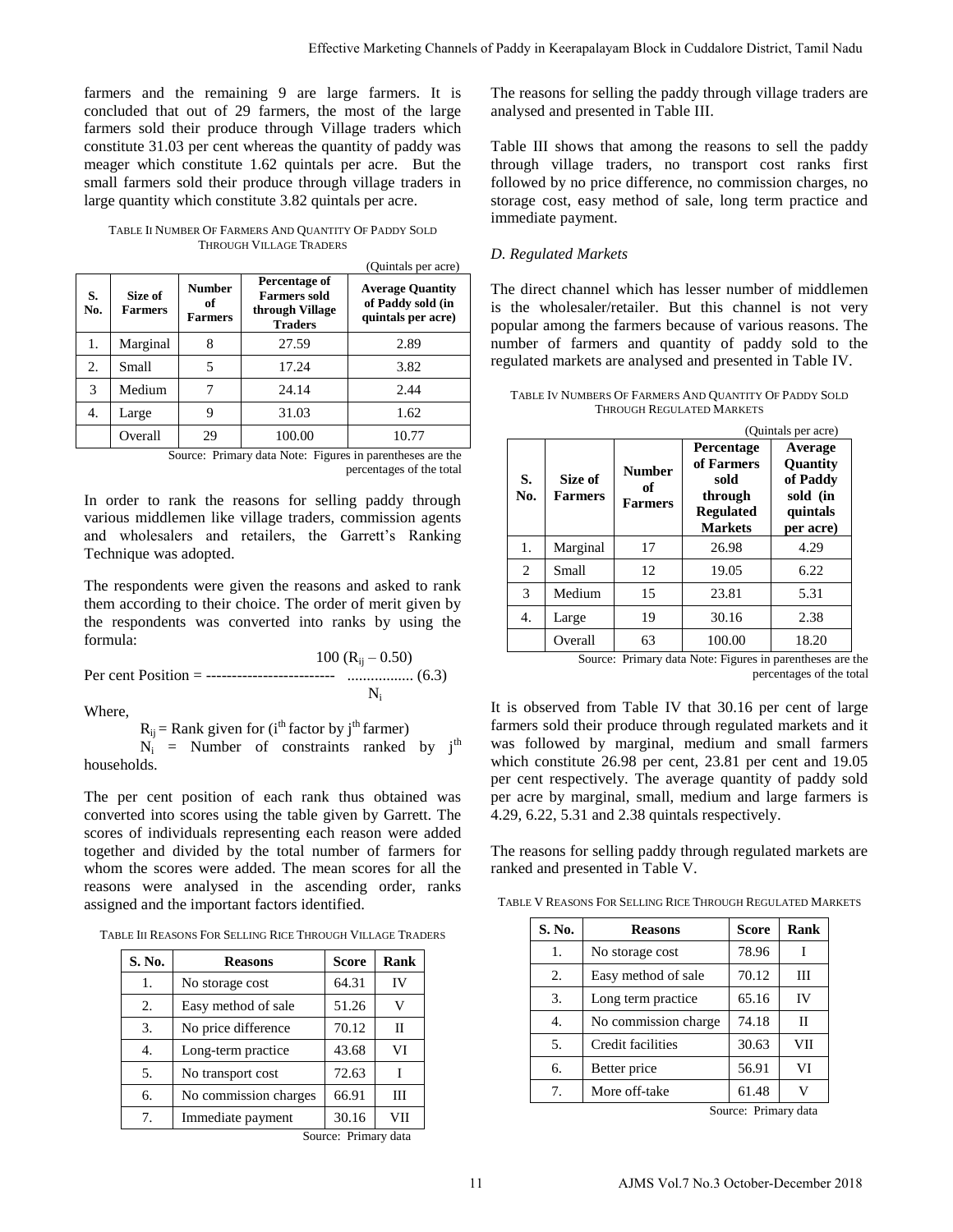#### *E. Sale to Commission Agent*

TABLE VI NUMBER OF FARMERS AND QUANTITY OF PADDY SOLD THROUGH COMMISSION AGENT

|                                                                                                                                               | ranks first the reasons namely, no commission charges, easy<br>method of sale and long term practice are ranked II, III and<br>IV whereas the Vth, VIth and VII ranks are assigned to<br>reasons namely more off-take, better price and credit<br>facilities respectively. |  |                                                                                                              |                                                                                                                                                                                                                                                                                                                                                                                                                                               |                               |                                                                                       |  |
|-----------------------------------------------------------------------------------------------------------------------------------------------|----------------------------------------------------------------------------------------------------------------------------------------------------------------------------------------------------------------------------------------------------------------------------|--|--------------------------------------------------------------------------------------------------------------|-----------------------------------------------------------------------------------------------------------------------------------------------------------------------------------------------------------------------------------------------------------------------------------------------------------------------------------------------------------------------------------------------------------------------------------------------|-------------------------------|---------------------------------------------------------------------------------------|--|
|                                                                                                                                               |                                                                                                                                                                                                                                                                            |  | E. Sale to Commission Agent                                                                                  |                                                                                                                                                                                                                                                                                                                                                                                                                                               |                               |                                                                                       |  |
|                                                                                                                                               |                                                                                                                                                                                                                                                                            |  | discussed and presented in Table VI.                                                                         | The most popular and dominant channel in the district is the<br>commission agent. The commission agent advances loans<br>with or without interest to the farmers whenever they need<br>it. The commission agent recovers the entire amount from<br>the farmers at the time of sale. The number of farmers and<br>quantity of paddy sold through commission agent are                                                                          |                               |                                                                                       |  |
|                                                                                                                                               |                                                                                                                                                                                                                                                                            |  |                                                                                                              | TABLE VI NUMBER OF FARMERS AND QUANTITY OF PADDY SOLD<br><b>THROUGH COMMISSION AGENT</b>                                                                                                                                                                                                                                                                                                                                                      |                               |                                                                                       |  |
| S.<br>No.                                                                                                                                     | Size of<br><b>Farmers</b>                                                                                                                                                                                                                                                  |  | Percentage of<br><b>Farmers sold</b><br><b>Number</b><br>of<br>through<br><b>Farmers</b><br><b>Regulated</b> |                                                                                                                                                                                                                                                                                                                                                                                                                                               |                               | (Quintals per acre)<br>Average<br><b>Quantity of</b><br>Rice sold (in<br>quintals per |  |
| 1.                                                                                                                                            | Marginal                                                                                                                                                                                                                                                                   |  | 50                                                                                                           | <b>Markets</b><br>24.04                                                                                                                                                                                                                                                                                                                                                                                                                       |                               | acre)<br>7.90                                                                         |  |
| 2.                                                                                                                                            | Small                                                                                                                                                                                                                                                                      |  | 58                                                                                                           | 27.88                                                                                                                                                                                                                                                                                                                                                                                                                                         |                               | 9.95                                                                                  |  |
| 3.                                                                                                                                            | Medium                                                                                                                                                                                                                                                                     |  | 53                                                                                                           | 25.48                                                                                                                                                                                                                                                                                                                                                                                                                                         |                               | 10.24                                                                                 |  |
| 4.                                                                                                                                            | Large                                                                                                                                                                                                                                                                      |  | 47                                                                                                           | 22.60                                                                                                                                                                                                                                                                                                                                                                                                                                         |                               | 13.92                                                                                 |  |
|                                                                                                                                               | Overall                                                                                                                                                                                                                                                                    |  | 208                                                                                                          | 100.00                                                                                                                                                                                                                                                                                                                                                                                                                                        |                               | 42.01                                                                                 |  |
|                                                                                                                                               |                                                                                                                                                                                                                                                                            |  |                                                                                                              | It is found from Table VI that out of 208 farmers, 27.88 per<br>cent of the small farmers selected commission agent to sell<br>their produce and it is followed by medium farmers,<br>marginal farmers and large farmers which constitute 25.48<br>per cent, 24.04 per cent and 22.60 per cent respectively.<br>The average quantity sold per acre varied from 7.90 quintals<br>to 13.92 quintals with respect to marginal and large farmers. |                               |                                                                                       |  |
| The reasons for the choice of commission agents are<br>presented in Table VII.<br>TABLE VII REASONS FOR SELLING RICE THROUGH COMMISSION AGENT |                                                                                                                                                                                                                                                                            |  |                                                                                                              |                                                                                                                                                                                                                                                                                                                                                                                                                                               |                               |                                                                                       |  |
|                                                                                                                                               |                                                                                                                                                                                                                                                                            |  | <b>Reasons</b>                                                                                               |                                                                                                                                                                                                                                                                                                                                                                                                                                               | <b>Score</b>                  | Rank                                                                                  |  |
|                                                                                                                                               | S. No.                                                                                                                                                                                                                                                                     |  |                                                                                                              | Availability of credit facilities                                                                                                                                                                                                                                                                                                                                                                                                             | 78.16                         | Ι                                                                                     |  |
|                                                                                                                                               | 1.                                                                                                                                                                                                                                                                         |  | Better price                                                                                                 |                                                                                                                                                                                                                                                                                                                                                                                                                                               | 50.12                         | Ш                                                                                     |  |
|                                                                                                                                               | 2.                                                                                                                                                                                                                                                                         |  | Immediate cash after sale                                                                                    |                                                                                                                                                                                                                                                                                                                                                                                                                                               | 68.96                         | П                                                                                     |  |
|                                                                                                                                               | 3.                                                                                                                                                                                                                                                                         |  | Long term practice                                                                                           |                                                                                                                                                                                                                                                                                                                                                                                                                                               | 35.14                         |                                                                                       |  |
|                                                                                                                                               | 4.                                                                                                                                                                                                                                                                         |  |                                                                                                              |                                                                                                                                                                                                                                                                                                                                                                                                                                               |                               | V                                                                                     |  |
|                                                                                                                                               | 5.                                                                                                                                                                                                                                                                         |  | Higher off-take                                                                                              |                                                                                                                                                                                                                                                                                                                                                                                                                                               | 40.10<br>Source: Primary data | IV                                                                                    |  |

TABLE VII REASONS FOR SELLING RICE THROUGH COMMISSION AGENT

| S. No.               | <b>Reasons</b>                    | <b>Score</b> | Rank |  |  |  |
|----------------------|-----------------------------------|--------------|------|--|--|--|
| 1.                   | Availability of credit facilities | 78.16        |      |  |  |  |
| 2.                   | Better price                      | 50.12        | Ш    |  |  |  |
| 3.                   | Immediate cash after sale         | 68.96        | Н    |  |  |  |
| 4.                   | Long term practice                | 35.14        |      |  |  |  |
| 5.                   | Higher off-take                   | 40.10        | IV   |  |  |  |
| Source: Primary data |                                   |              |      |  |  |  |

sale, better price, high off-take and long term practice are ranked II, III, IV and V.

## **VI. MAJOR FINDINGS**

The study on market structure, marketing efficiency and price-spread revealed that the intermediaries played a vital role in paddy marketing in Cuddalore district. retention of paddy accounted for 9.23 per cent, 8.87 per cent, 9.48 per cent and 10.05 per cent in the marginal, small, medium and large farmers category. About 79 per cent of the retention was found to be for domestic uses. Marketable surplus of paddy was found to be nearly 79 per cent of the total production. The results of fitted regression equation to identify the determinants of marketable surplus revealed that marketable surplus of paddy increased by 74.68 quintals for every one acre increase in area under paddy. Similarly for every one rupee increase in the price of paddy per quintal it increases by 0.79 quintals.

It is observed from the analysis that the percentage of quantity stored to the marketable surplus of paddy was 27.95 per cent, 32.52 per cent, 30.74 per cent and 38.88 per cent for marginal, small, medium and large farmers respectively. The mean storage loss was 16.40 per cent, 13.11 per cent, 13.46 per cent and 14.04 per cent for marginal, small, medium and large farms respectively. It constituted 4.69 per cent, 4.26 per cent, 4.14 per cent and 5.45 per cent of the marketable surplus in marginal, small, medium and large farms respectively. The percentage of marketed surplus to marketable surplus was found to be 95.31 per cent, 95.74 per cent, 95.86 per cent and 94.54 per cent for marginal, small, medium and large farms respectively. The channel through which the paddy was marketed was identified as three in Cuddalore district. More than 69.33 per cent of the producers preferred to sell through commission agents. The availability of credit facilities from commission agents and absence of storage cost were found to be the major reasons influencing the selection of middlemen for the sale of paddy in Cuddalore district.

Channel I, net price received was lower due to the higher marketing cost. The results of marketing efficiency computed by the Shepherd's formula, Acharya and Agarwal's formula and Composite Index method showed that Channel III, Producer – Wholesaler – Retailer – Consumer was the most efficient channel in paddy marketing. The Garrett's ranking technique was adopted to identify the major problems in the marketing of paddy. It was found that the fluctuations in prices stood first in the ranking followed by heavy commission charges and lack of finance.

#### **VII. CONCLUSION**

Thus, it is concluded from the analysis that medium farmers are economically more efficient than the other farmers category irrespective of varieties of paddy cultivation in the